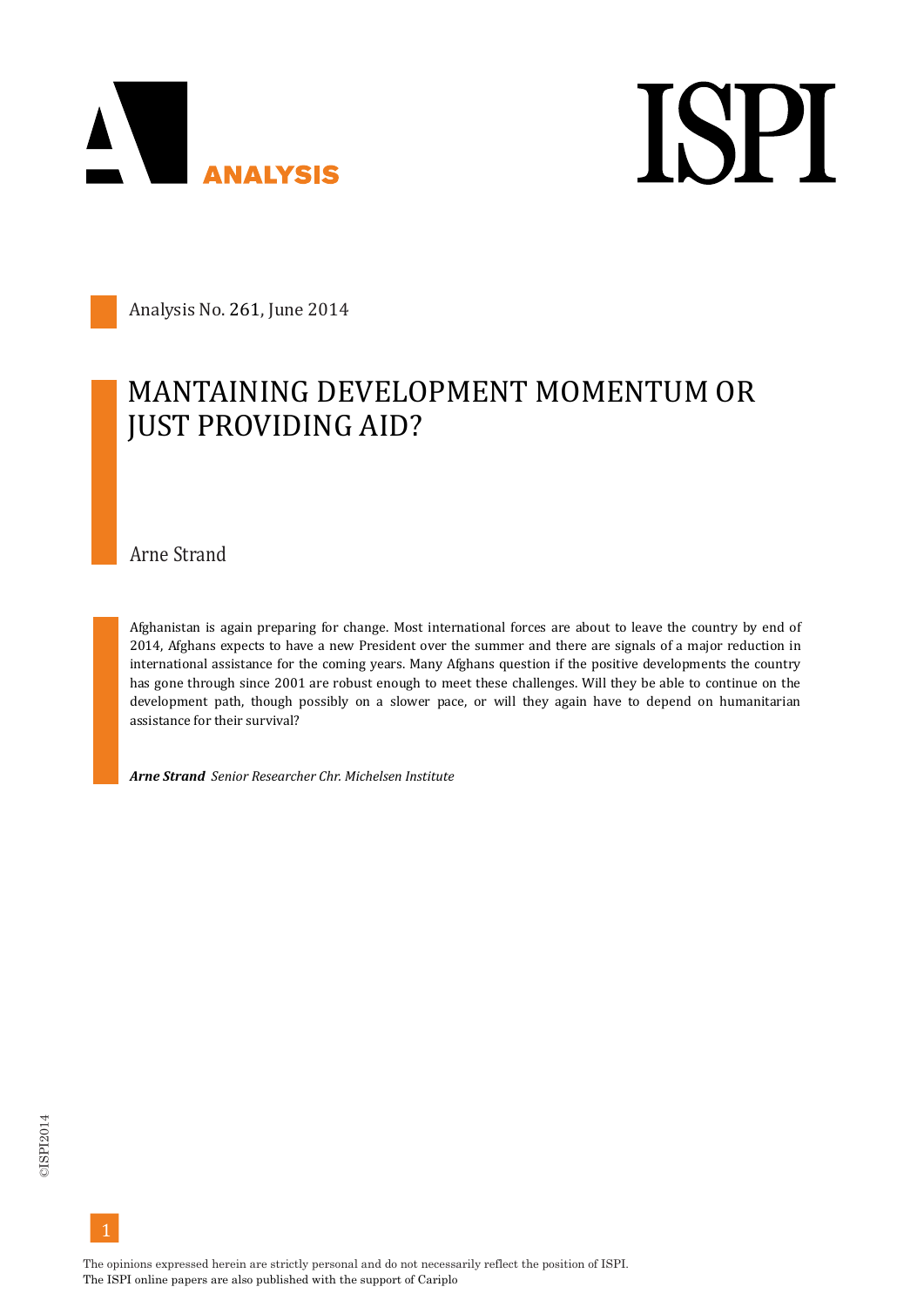# **ANALYSIS**

# **ISPI**

### Introduction

There have been many positive developments in Afghanistan since 2001. Not least has humanitarian and development assistance helped improve the living conditions for many Afghans, and provided the younger generation with new opportunities and prospects. Access to education, including vocational and higher education, is a major achievement, and improved health services and rural development has laid a foundation for further development. Women and girls have benefitted grossly from these projects, and have the most too loose if progress is reversed.

Still there are a range of upcoming challenges that needs to be addressed. Donors are expected to place more demands on the Government of Afghanistan (GoA) for proper use of their funds, and to make visible efforts to control nepotism and corruption. Still, a reduction in aid is not necessarily a negative development in the situation Afghanistan is now. It can lead donors to set clearer priorities and improve their coordination, and overstretched Afghan ministries might be in a better position to manage and control funds. Fewer and more professional non-governmental organisations (NGOs) may ensure better quality of aid delivery, and fewer projects can be more easily monitored and evaluated.

This brief will look at the history of aid delivery in Afghanistan, and how politicised and partisan assistance provision has been at times. It will identify and discuss some of the challenges humanitarian and development actors are expected to meet over the coming years, and will provide suggestions for how these might be addressed.

### The History of Assistance delivery

It all started with humanitarian assistance in the early 1980s, as refugees started to stream into Pakistan following the Soviet invasion. International NGOs and UN agencies provided support in camps in Pakistan. Solidarity NGOs channelled assistance and cash across the Pakistani border to mujahedeen controlled areas of Afghanistan, primarily through commanders from the Islamic resistance parties. Through provision of school books, medical supplies for health workers and support for immunization of children was a foundation laid for more development oriented assistance. The NGO community was divided in three groups with limited collaboration, "western", "Islamic" and "Afghan" NGOs. The latter group was only counting around 10 organisations until 1989 when UN announced support for establishment of new NGOs and the number increased to 250.

The assistance was highly partisan in this period. Those living in areas controlled by the Soviet supported government were excluded from the cross-border assistance. Concerns about violations of human and women

*There have been many positive developments in Afghanistan since 2001. Not least has humanitarian and development assistance helped improve the living conditions for many Afghans, and provided the younger generation with new opportunities and prospects*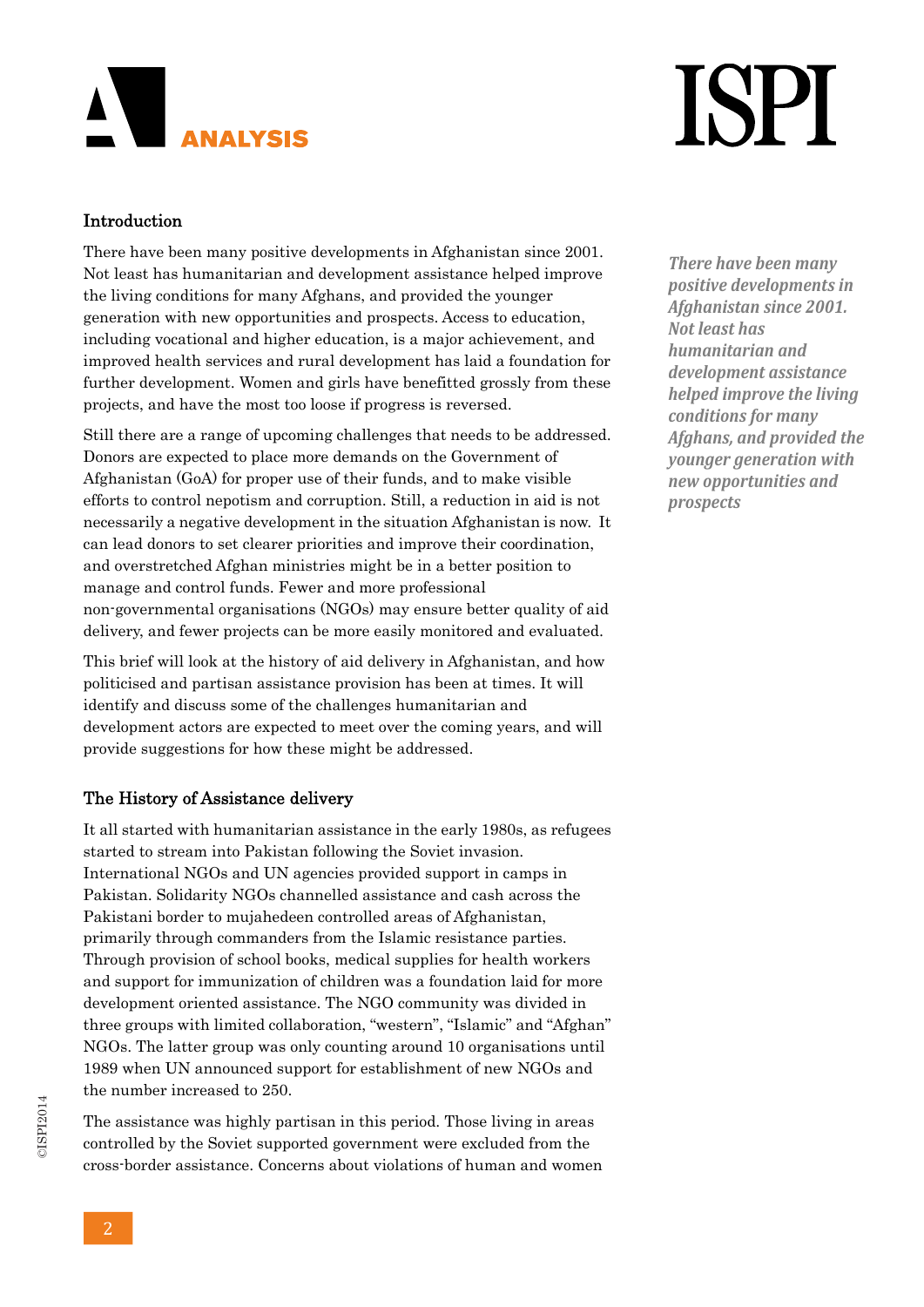### $\blacktriangle$  $\mathsf{I}$ **ANALYSIS**

## **ISPI**

rights were hardly raised, that had to wait until Afghanistan was liberated. But with the Soviet withdrawal was aid levels dramatically reduced, the political motivation for the support was no longer present.

The early 1990s became a challenging time for aid delivery as mujahedeen commanders and parties divided Afghanistan between themselves. NGOs struggled to deliver assistance and to distance themselves from commanders seeking to control the support. With relative stability in some areas came a gradual shift from humanitarian assistance to more rehabilitation and development activities. With the establishment of the Islamic State of Afghanistan in 1992 was there a stronger demand on the NGOs to work with rather than to oppose them. But the situation was highly volatile, not least following the internal fighting over Kabul that made 0,5 million Kabulis fleeing their homes.

Then did the Taliban emerge in 1994. Security improved as fighters were disarmed, NGO staff could travel safely and supplies were no longer looted. But it came at a cost. The Taliban formalised the rural scepticism against projects empowering women and education of girls. That did not stop the support, more classes for girls were established by Afghans and NGOs. But sanctions were imposed on the Taliban as the country was gripped by drought, and the UN and NGOs tried to meet the needs from meagre budgets.

Then, did it all change in late 2001.The Taliban was overthrown and the international aid machinery rolled in from 2002. International donors, the UN, the World Bank and IMF were all on the scene, an Afghan development plan was developed and millions of dollars made available for rehabilitation and development of Afghanistan. The GoA took on a firm role, demanded that assistance was to channelled through the ministries, and aligned with national plans and priorities. Several donors were reluctant to do so, not least USAID, and different military continents continued to spend millions of dollars aimed at "winning hearts and minds". Basic principles for assistance were set aside for military and political objectives, leading to nepotism and corruption as the Kabul Bank scandal illustrates.

Despite billions of dollar spent on development assistance since 2001 is Afghanistan not ranked higher than number 172 of 187 countries on the UN Human Development Index. The explanation provided by the GoA is that 60 % of what has been classified as development assistance has gone towards establishing/running the Afghan police, with only limited budgets made available for i.e. education, health and other development priorities. While that might be correct, Transparency International has documented that widespread corruption is another factor that has limited the impact. That concern, together with a number of others relating to governance

*With the establishment of the Islamic State of Afghanistan in 1992 was there a stronger demand on the NGOs to work with rather than to oppose them*

*The explanation provided by the GoA is that 60 % of what has been classified as development assistance has gone towards establishing/running the Afghan police, with only limited budgets made available for i.e. education, health and other development priorities*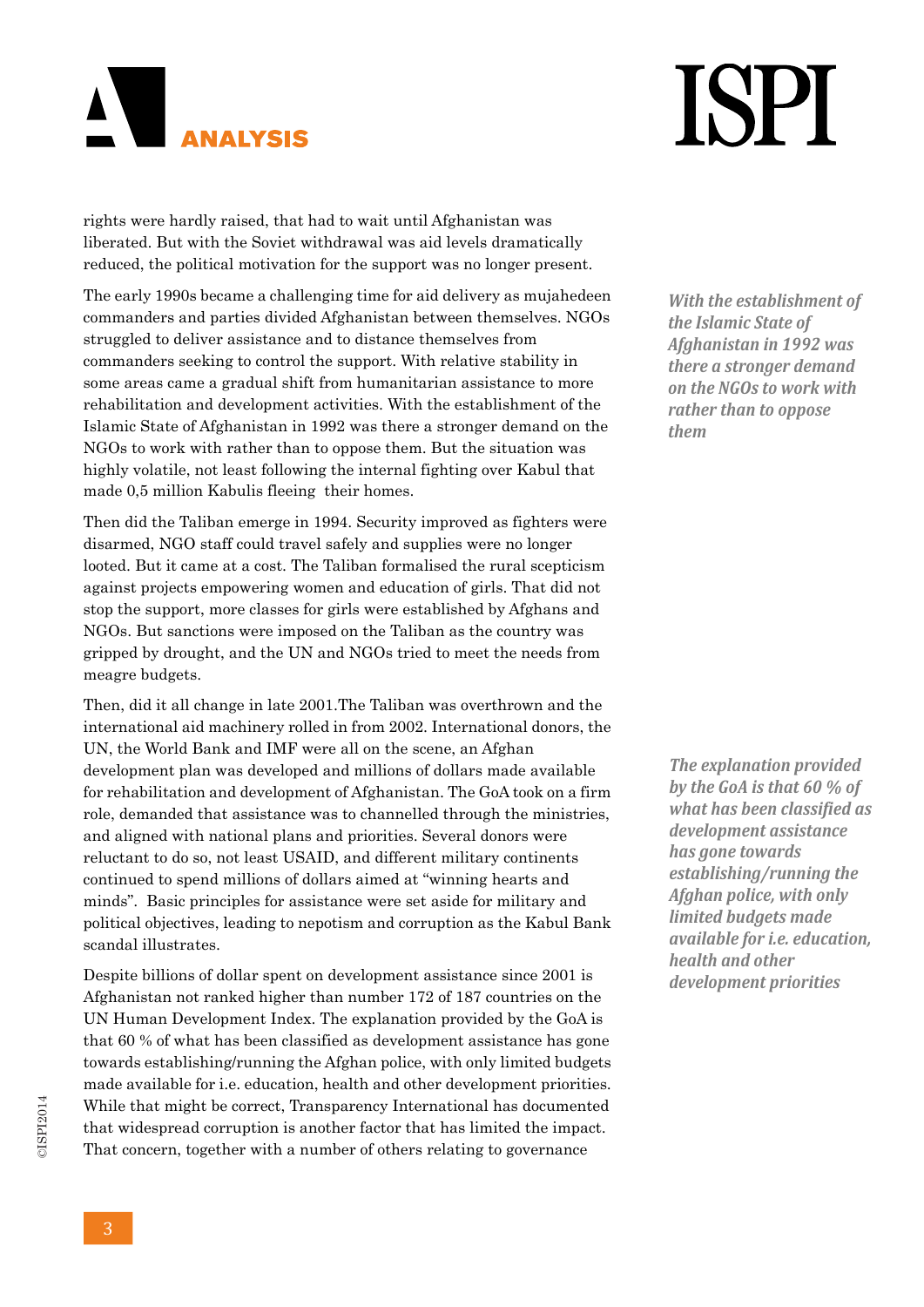

**ISPI** 

capacity and accountability, had the donor to develop a set of criteria for governing assistance provision. It was labeled the Tokyo Mutual Accountability Framework (TAMF), and signed in 2012. Many observers expect donors to take a much tougher stand on the GOA's fulfillment of their parts of the obligations when most military troops have withdrawn by end of 2014.

By mid-2014 is it therefore a number of major challenges that is confronting the Afghans and those providing humanitarian and development assistance, as will be discussed in more details in the below. There is a concern that increased insecurity might hinder access and make development interventions more difficult, and that it will be followed by reduced funding from key donors and higher demand for documenting the impact and effect of assistance provided.

#### Security Outlook

The security situation has become a major concern over the last years and increasingly so in early 20141. The most obvious threat is an increase in confrontation between Afghan armed forces and police, and armed opposition groups. In addition to suicide attacks in the larger cities are there ongoing battles for control of major roads and districts/towns, now expanded to northern and western parts of Afghanistan. This is likely to make it more difficult for aid actors to negotiate access to designated areas, move supplies along major roads, and for their staff to monitor and evaluate programmes.

But it is not only armed opposition groups that might be a challenge. Another concern, looking back at the early 1990s, is that a reduction in military related support might encourage the various security actors affiliated with the government to take control over development/humanitarian assistance to maintain and secure their influence. There are frequent reports of contingents of the Afghan Local Police (ALP) imposing "protection" tax on the local population, intervene in local development projects and capture equipment that can be resold.

A deteriorating security situation is likely to lead to a rise in crime and kidnapping2. Staff of aid organizations is here likely to be targeted due to their visibility and access to financial resources. 3 The International NGO

3 For further reflections see J. VAN DER LIJN, Development Assistance in Afghanistan

*Many observers expect donors to take a much tougher stand on the GOA's fulfillment of their parts of the obligations when most military troops have withdrawn by end of 2014*

*The most obvious threat is an increase in confrontation between Afghan armed forces and police, and armed opposition groups*

<sup>&</sup>lt;sup>1</sup> See M. WALDHEIM, *War Without End*?, London, Chatham House, Expert Comment, 2014, available at http://www.chathamhouse.org/expert/comment/14614 (visited 01.06.2014).

<sup>2</sup> See i.e. Attacks on Aid Workers Rise in Afghanistan, U.N. Says http://www.nytimes.com/2013/12/03/world/asia/attacks-rise-on-aid-workers-in-afghani stan.html?  $r=0$  (visited 26.06.2014).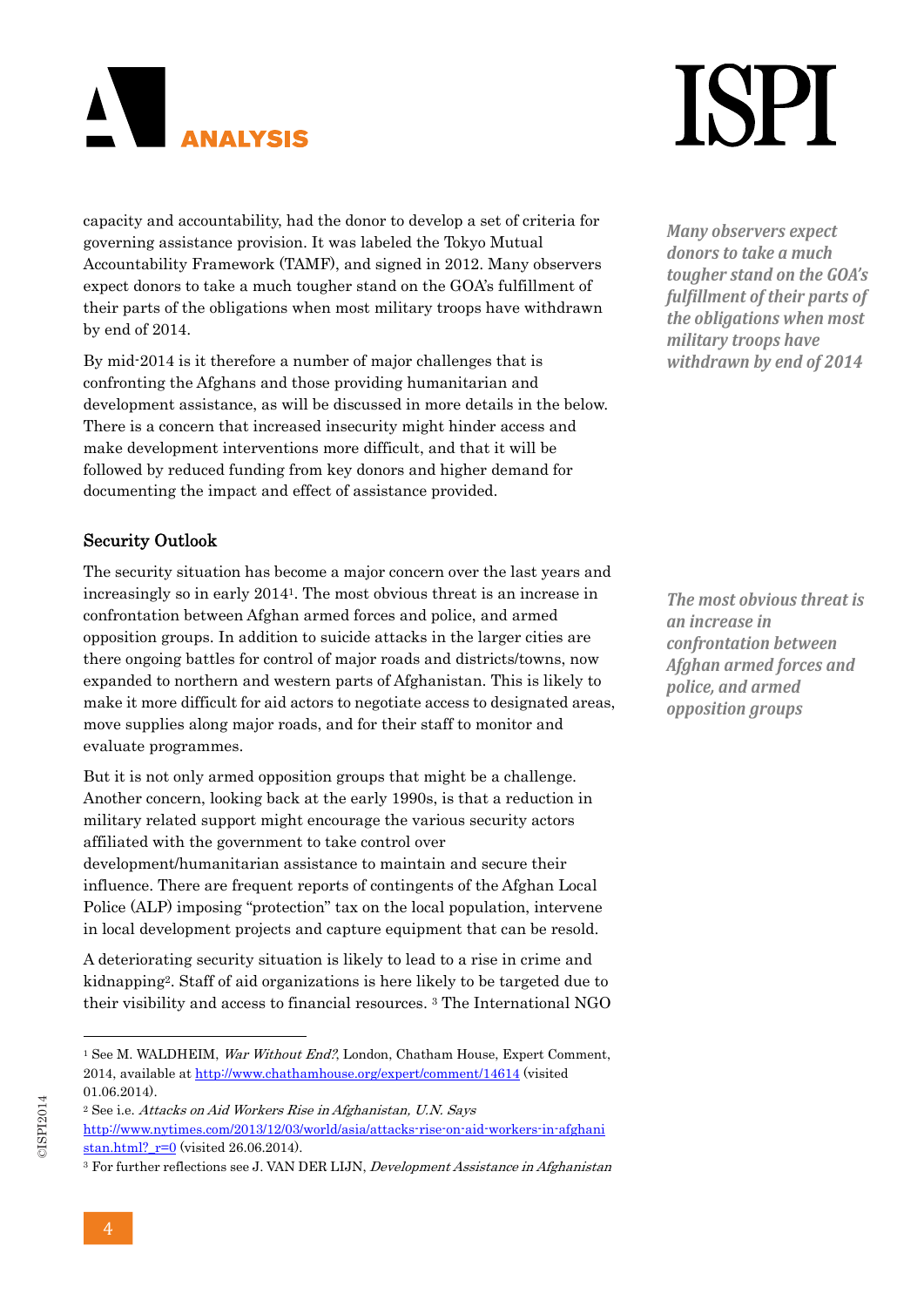

Safety Organisation (INSO) that monitors the security situation in Afghanistan had by end of November 2013 recorded 111 abductions of NGO staff.

This will require NGOs and other aid agencies to be fully aware of the conflict context and be in a position to analyse risks and plan for ways to mitigate risks. Thorough and continuous risk assessments, training of field staff and an attention to how they best can "do no harm" and not initiate and increase conflicts in the communities where they plan to work are essential preparations for a more insecure environment4. Experiences afghan NGOs and afghan staff might here have a major advantage over internationals, as they might have better contextual knowledge, can move more freely and attract less attention.

#### Talking to the Otherside

Planning and preparation might not be enough though. Humanitarian and development actors will have to be prepared to negotiate their access through areas of conflict and into areas that might be controlled by other groups – but where humanitarian needs might be the highest. Then we are back to the classic dilemma of the 1980s, should aid providers follow the humanitarian principles or should they take side in the conflict?

This time is it more challenging though as there, on the one side, is an internationally recognised government in place in Kabul that demand the NGOs to abide by Afghan laws and development strategies, and report on their activities. The GoA might argue, as has been done before, that assistance going into opposition controlled areas can be used to bolster the opposition groups rather than meeting critical needs. And, on the other side, a more uniform and organised armed opposition that can place higher demands on the assistance providers to ensure permission to operate. This might include demands on agencies to adhere to Taliban priorities and to register with their administration<sup>5</sup>. While in other areas might local elites and power-holders use their influence or connections to other groups to try to impose their will on those seeking to provide assistance.

after 2014: From a Military Exit Strategy to a Civilian Entry Strategy. Stockholm, SIPRI Insight on Peace and Security No. 2013/4 October 2013, available at http://books.sipri.org/files/insight/SIPRIInsight1304.pdf (visited 23.06.2014). 4 See i.e. Conflict Sensitivity Consortium, How To Guide to Conflict Sensitivity, 2012, available at http://www.conflictsensitivity.org/sites/default/files/1/6602\_HowToGuide\_ CSF\_WEB\_3.pdf (visited 30.11.2013).

<u> 1989 - Johann Stein, marwolaethau a bhannaich an t-Albann an t-Albann an t-Albann an t-Albann an t-Albann an</u>

5 As of 2012, 26 NGOs had registered with the Taliban to work in their areas, according to A. Jackson - A. Giustozzi (2012) Talking to the Other Side: Humanitarian Engagement with the Taliban in Afghanistan, HPG Working Paper, December 2012, http://www.odi.org.uk/publications/6993-aid-conflict-humanitarianengagement-policy-taliban-afghanistan.

## **ISPI**

*Experiences afghan NGOs and afghan staff might here have a major advantage over internationals, as they might have better contextual knowledge, can move more freely and attract less attention*

*Humanitarian and development actors will have to be prepared to negotiate their access through areas of conflict and into areas that might be controlled by other groups – but where humanitarian needs might be the highest*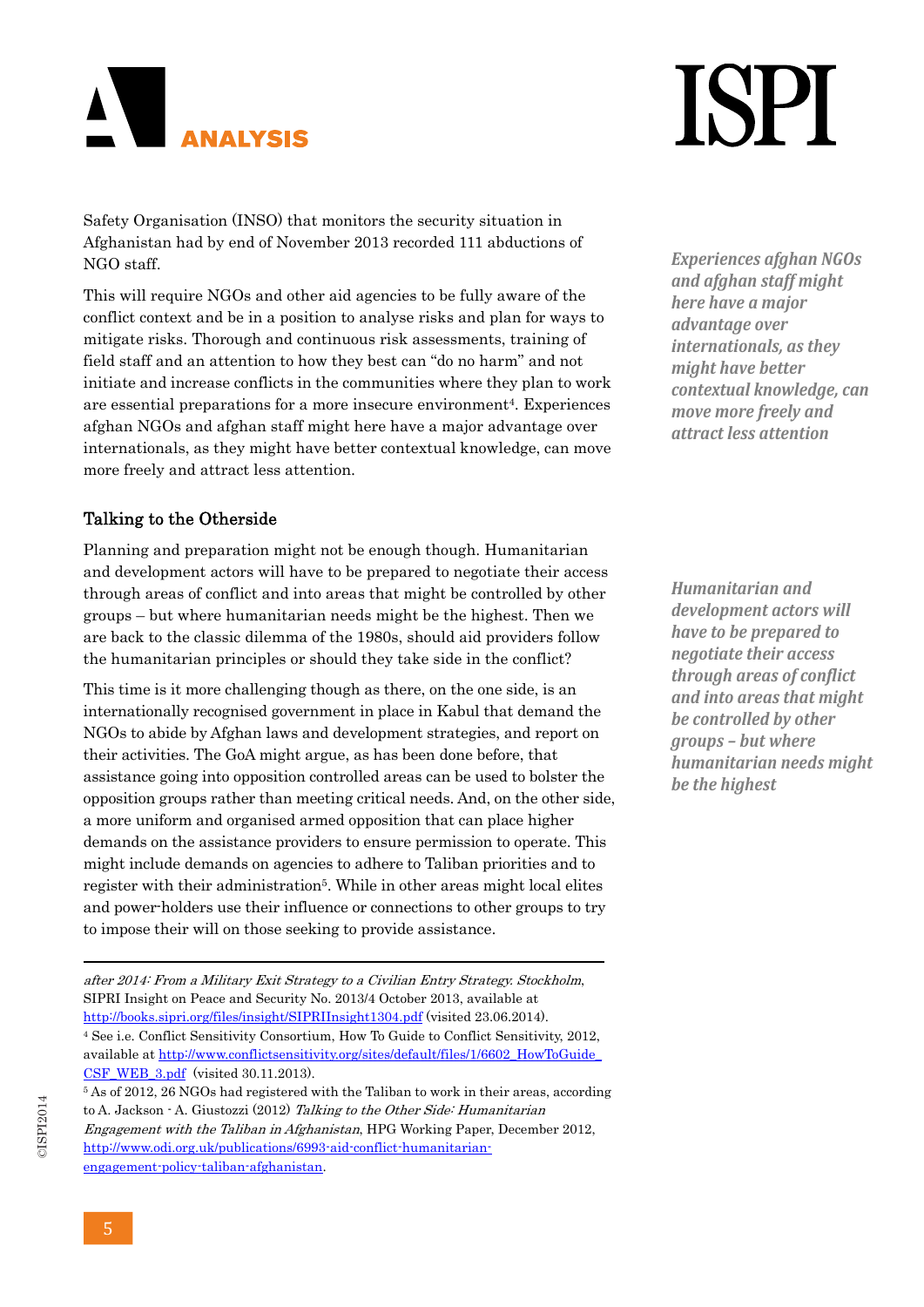### AN I  $\mathsf{I}$ **ANALYSIS**

# **ISPI**

This is not an unfamiliar situation either in Afghanistan or internationally, but it is a challenging one6. The difficulty is to strike a balance between acknowledging and relating to the demand of various power holders without giving up own principles for delivery of humanitarian and development assistance. The principles should include the right to decide who the beneficiaries should be and where the projects should be implemented, and the right to monitor and evaluate the assistance delivered. Rather than negotiating for access, on any condition, should there be a more principled and common stand. At the moment does it appears that agencies negotiate individually for recognition and for access, some do this locally, some with the Taliban and some with both.

That leaves everyone vulnerable, and the NGOs have a limited possibility of applying a more principled and common approach, exposing them for pressure from all parties to the conflict. Such a strategy made NGOs extremely vulnerable for pressure during the 1980s, and it is an experience that should not need to be repeated. You need to talk to everyone, you explain your priorities and principles, but in the end is it the need of the intended beneficiaries – not the armed groups – that set the priorities.

### Ways to Monitor and Evaluate

With reduction in aid budget will donors be increasingly concerned about impact and effects of their assistance, which is a very welcome development. That will then place larger importance on how assistance delivery can be monitored and evaluated. Again can we draw on past lessons, combined with the possibility of using new monitoring technology and evaluation methods. As we learned, the intended beneficiaries must be included and have a possibility to report if standards are not met. They can then be the "eyes and ears" that report and correct if the projects is not implemented as planned. Assistance providers must ensure that beneficiaries can report in confidence, and that any report is responded to, and that other than the regular project staff meet the communities to discuss their concerns. As suggested in a recent report "…make sure that staff members working in the same reporting line are not related"7, and that "..-remote management cannot be a permanent substitute for ongoing

Assessment and Prospects, January 2014, Kabul available at http://www.baag.org.uk/whats-new/report-launch-transition-and-non-government-orga nizations-afghanistan (visited 1.02.2014).

*The intended beneficiaries must be included and have a possibility to report if standards are not met. They can then be the "eyes and ears" that report and correct if the projects is not implemented as planned. Assistance providers must ensure that beneficiaries can report in confidence, and that any report is responded to, and that other than the regular project staff meet the communities to discuss their concerns*

 6 See HPG, From the Spanish Civil War to Afghanistan: Historical and Contemporary Reflections on Humanitarian Engagement with Non-state Actors. London, HPG Working Paper, May 2014, available at http://www.odi.org.uk/publications/8408 humanitarian-negotiations-engagement-armed-group-rebel-opposition-history. 7 APPRO, Transition and Non-Governmental Organizations in Afghanistan: An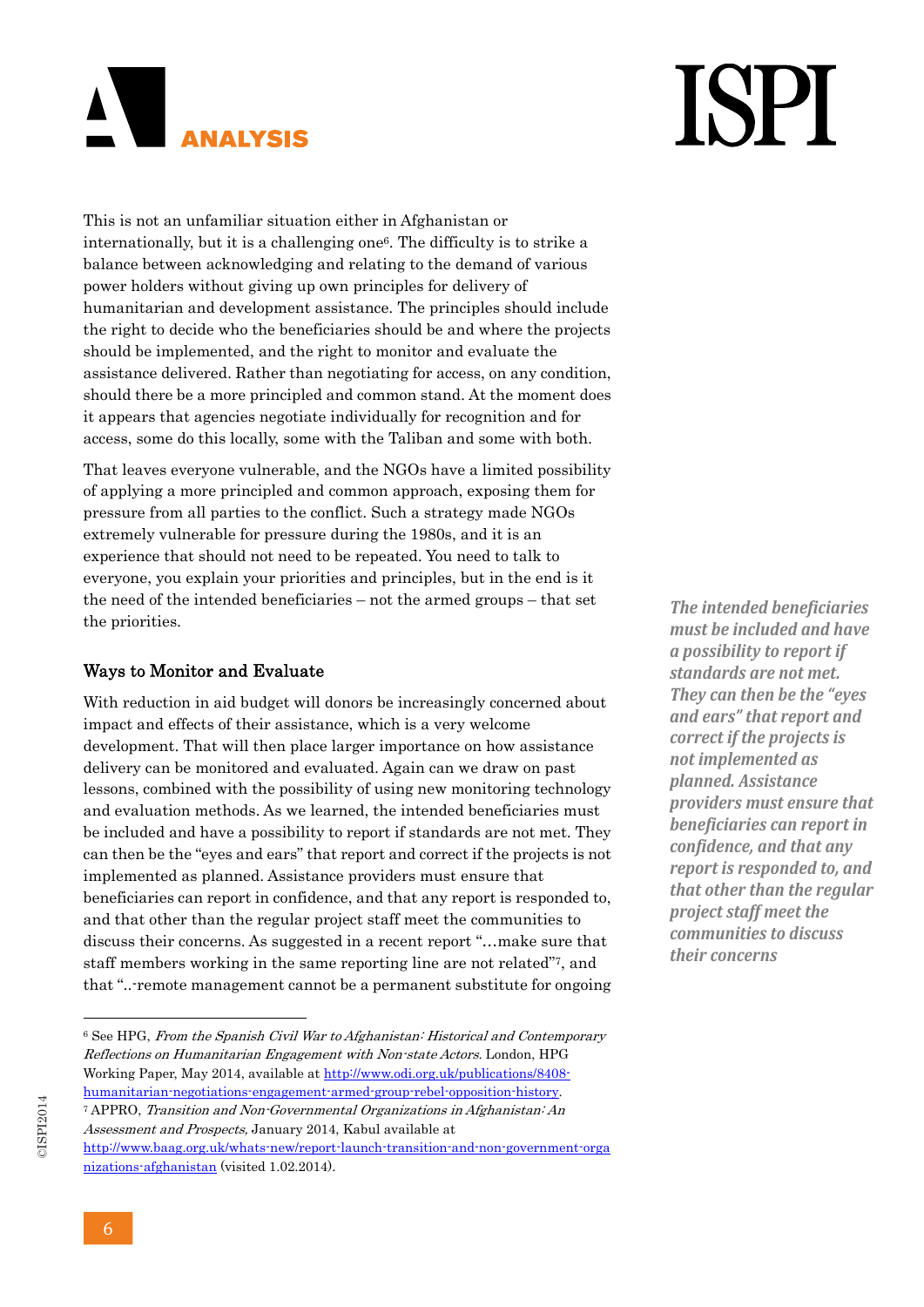# **ISPI**

onsite management because the quality of the work would very likely suffer."

New technology, as mobile phones with camera and GPS, open up a range of new opportunities for monitoring progress - or lack of such. Community members and/or neighbours to a project can be asked to report regularly on progress, and to provide pictures of what is being constructed. Quality is more difficult to ensure, and require a regular field presence of qualified staff.

That can then be combined with a more systematic use of impact evaluations, including randomised controlled trials, and applying a "theories of change" approach8. Another way is to complement direct measurements of impact with the use of "proxy indicators". These can help confirm more general development trends, or the lack of such , and i.e. be used to identity corruption problems and measure changes in relevant sectors, institutions and processes<sup>9</sup>.

Much can be achieved if agencies and donors are willing to collaborate towards establishment of joint systems or appointment of a common agents for monitoring and evaluation, and for sharing of own data and reports. If they pool resources can they set up larger evaluations for a geographical area or for types of interventions across geographical areas. This might allow for comparison and assessment of impact as is increasingly demanded by donor agencies.10 And you don't need to bring in international consultants or companies, there is an untapped afghan survey and evaluation capacity to be drawn on.

#### Looking to the Future

 $\mathbf{I}$ 

**ANALYSIS** 

History can help us avoid repeating mistakes but does not necessarily provide all answers to how aid providers should plan for an uncertain future. Securing gains from the last 12 years is a minimum of what should be achieved, but there is a fear that increased insecurity might hinder that in parts of Afghanistan for shorter or longer periods of time. Then, of course, will there be a need for humanitarian assistance for a period, but that should try to utilize established community structures for delivery,

*History can help us avoid repeating mistakes but does not necessarily provide all answers to how aid providers should plan for an uncertain future. Securing gains from the last 12 years is a minimum of what should be achieved, but there is a fear that increased insecurity might hinder that in parts of Afghanistan for shorter or longer periods of time*

<sup>8</sup> See M. GAARDER - J. ANNAN, Impact Evaluation of Conflict Prevention and Peacebuilding Interventions. Washington D.C., The World Bank, Policy Research Working Paper 6496, 2013.

<sup>9</sup> J. JOHNSØN - P. Mason, The Proxy Challenge: Why bespoken proxy indicators can help solve the anti-corruption measurement problem. Bergen, Chr. Michelsen Institute, U4 Brief 2013, p. 2.

<sup>&</sup>lt;sup>10</sup> OECD, Evaluating Peacebuilding Activities in Settings of Conflict and Fragility: Improving Learning for Results, DAC Guidelines and Reference Series, OECD Publishing, 2012.